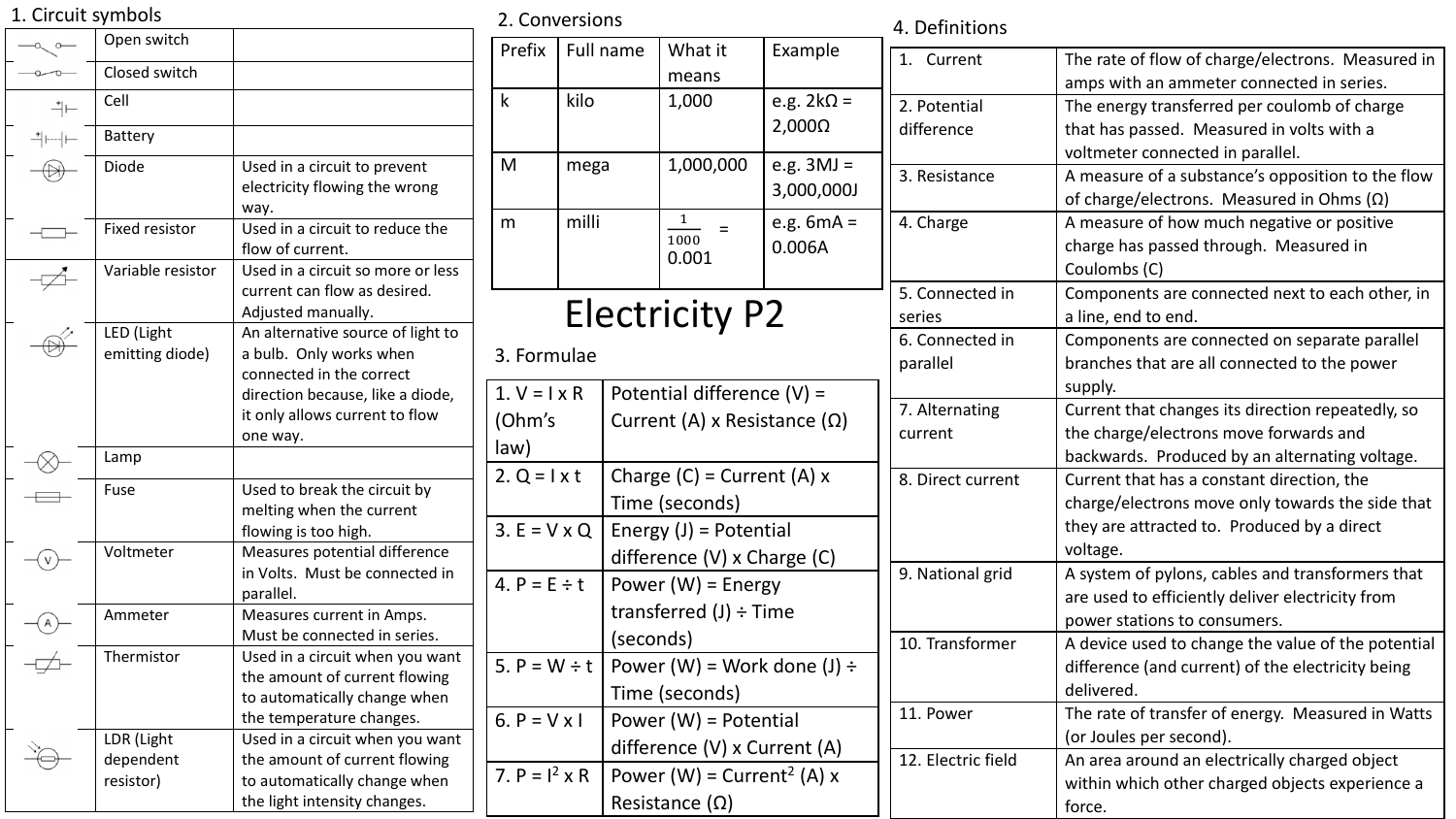#### 5. Resistance

Resistance is caused by the electrons colliding with the metal ions in the wire and consequently losing energy from their kinetic energy store and transferring it to the thermal energy store of the material by making the ions vibrate more.



# 6. The factors that affect resistance

- Length of wire longer means more ions for the electrons to collide with.
- Cross-sectional area/diameter of wire thinner means increased chance of electrons colliding with ions because they all have to move through a small area.
- Type of conductor different substances have different numbers of free electrons. More free electrons means more have a chance of passing through without colliding.
- Temperature hotter means the ions vibrate on the spot with larger vibrations, so there is an increased chance of the electrons colliding with them.

7. Required practical: the effect of length of wire on its resistance

Independent variable: Length of wire

Dependent variable: Resistance

Control Variables: Temperature/time power left on, diameter of wire, type of metal

- Measure out a length of wire 100cm long.
- Connect one end of it with a crocodile clip to an ammeter and then a power supply and then the other end of the wire to the other side of the power supply.
- Switch on the power and take readings of current and potential difference.
- Calculate resistance by dividing potential difference by current.
- Move the crocodile clip on one end of the wire until it is now 90cm long and take new readings.
- Repeat, making the wire 10cm shorter every time.
- Repeat the whole experiment three times so anomalous results can be spotted and a more accurate mean value calculated.
- Plot a line graph, because the data is continuous, with length on the x axis and resistance on the y axis.

Errors: The main errors are likely to come from the wire getting hotter whilst it is switched on and the length measurements/placement of the crocodile clip not being accurate. The readings on the ammeter and voltmeter may also fluctuate.

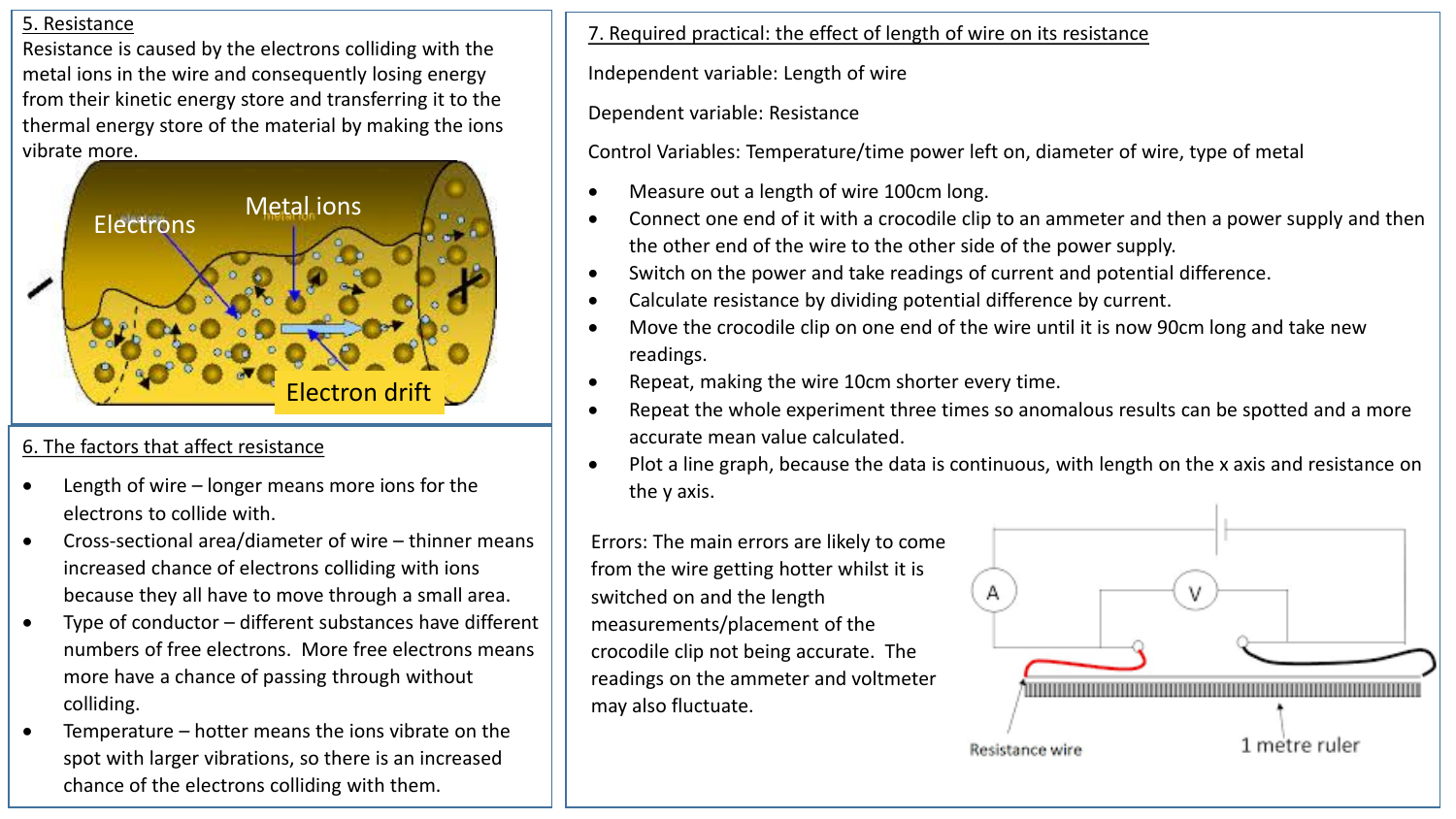## 8. Current – Potential difference (I-V) Graphs

Investigate the relationship between the potential difference and current for different components using the following circuit. The variable resistor can be adjusted to change the potential difference and current values.



9. LDRs and Thermistors

LDRs – change resistance automatically when

light intensity changes. Could be used in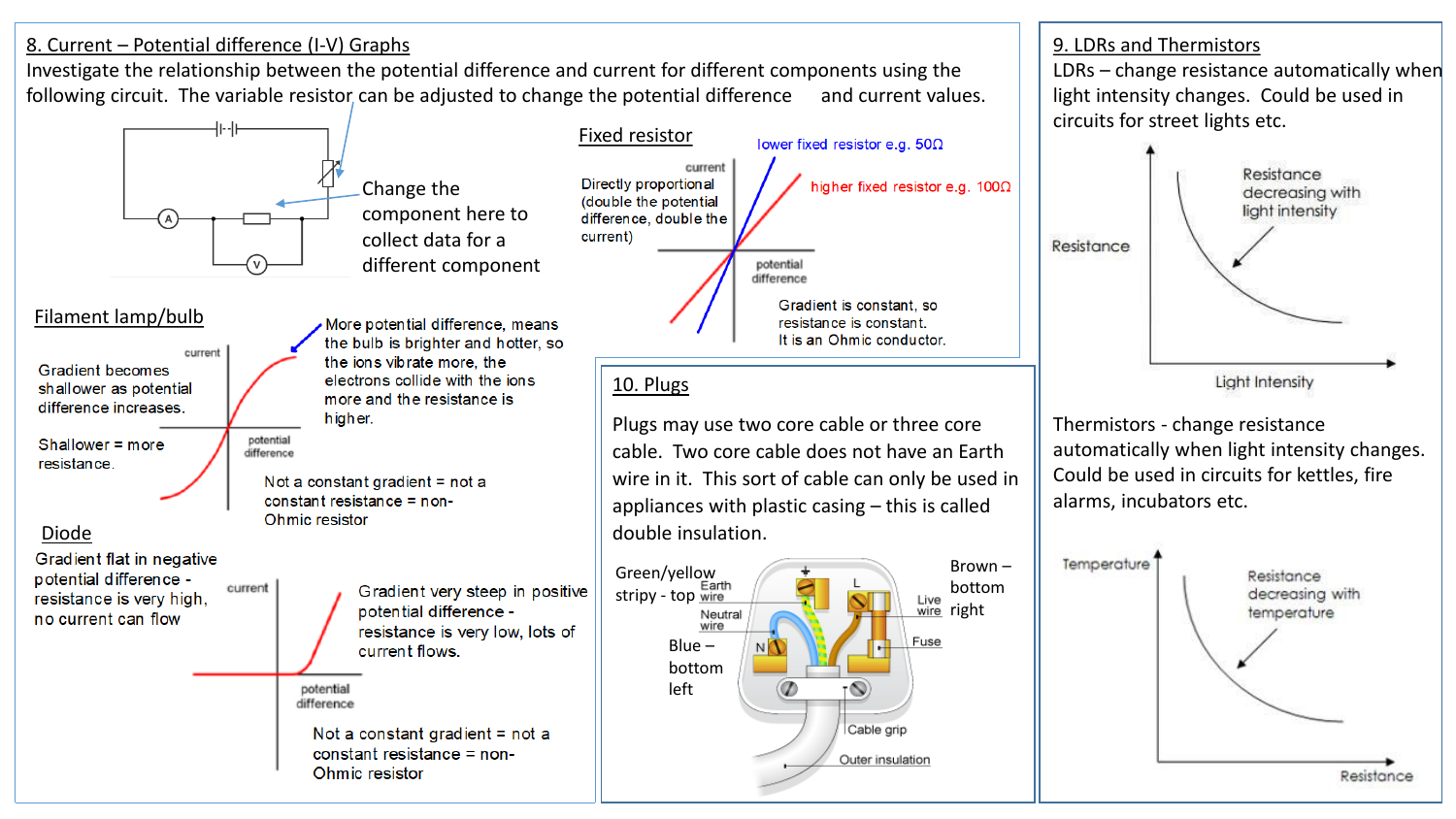#### 11. Resistors in series and parallel circuits required practical

Aim: to find out how connecting resistors in series and parallel affects the total resistance

- Take two 100 $\Omega$  resistors and connect them in series with an ammeter in series and a voltmeter in parallel across both resistors.
- Record the current and potential difference readings.
- Calculate the total resistance by taking the potential difference and dividing by the current.
- Then change the circuit so the two resistors are connected in parallel, with the ammeter connected immediately next to the battery and the voltmeter across the battery.
- Again record the readings and calculate the total resistance.

Conclusion: in series circuits the total resistance is equal to the resistance of the individual resistors added together e.g. 100Ω + 100Ω = 200Ω. Whereas in parallel, the total resistance is actually less than either of the resistors e.g. with 100 $\Omega$  and 100Ω in parallel the total resistance is 50Ω.

## 12. Series circuits

In a series circuit the CURRENT remains the SAME throughout because there is only one path round the circuit.

However, the POTENTIAL DIFFERENCE from the battery is SPLIT across the components.

The total resistance is found by simply adding the values of the resistors.  $R_T = R_1 + R_2 + ...$  e.g. Total resistance in the circuit below =  $100 + 50 = 150\Omega$ . If more resistors are added the total resistance goes up and the current goes down.

### 13. Parallel circuits

In a parallel circuit the POTENTIAL DIFFERENCE across the battery and components remains the SAME.

However, the CURRENT from the battery is SPLIT into the separate branches.

The total resistance doesn't add up in the same way as series circuits, in fact the total resistance decreases when more resistors are added. This is because the branches draw the same current as before and then with another branch there is more current drawn from the battery; with more current comes less resistance.

# 14. UK Mains Supply

UK mains supply operates at 50Hz and an average of 230V (but the actual potential difference alternates between 325V and -325V).